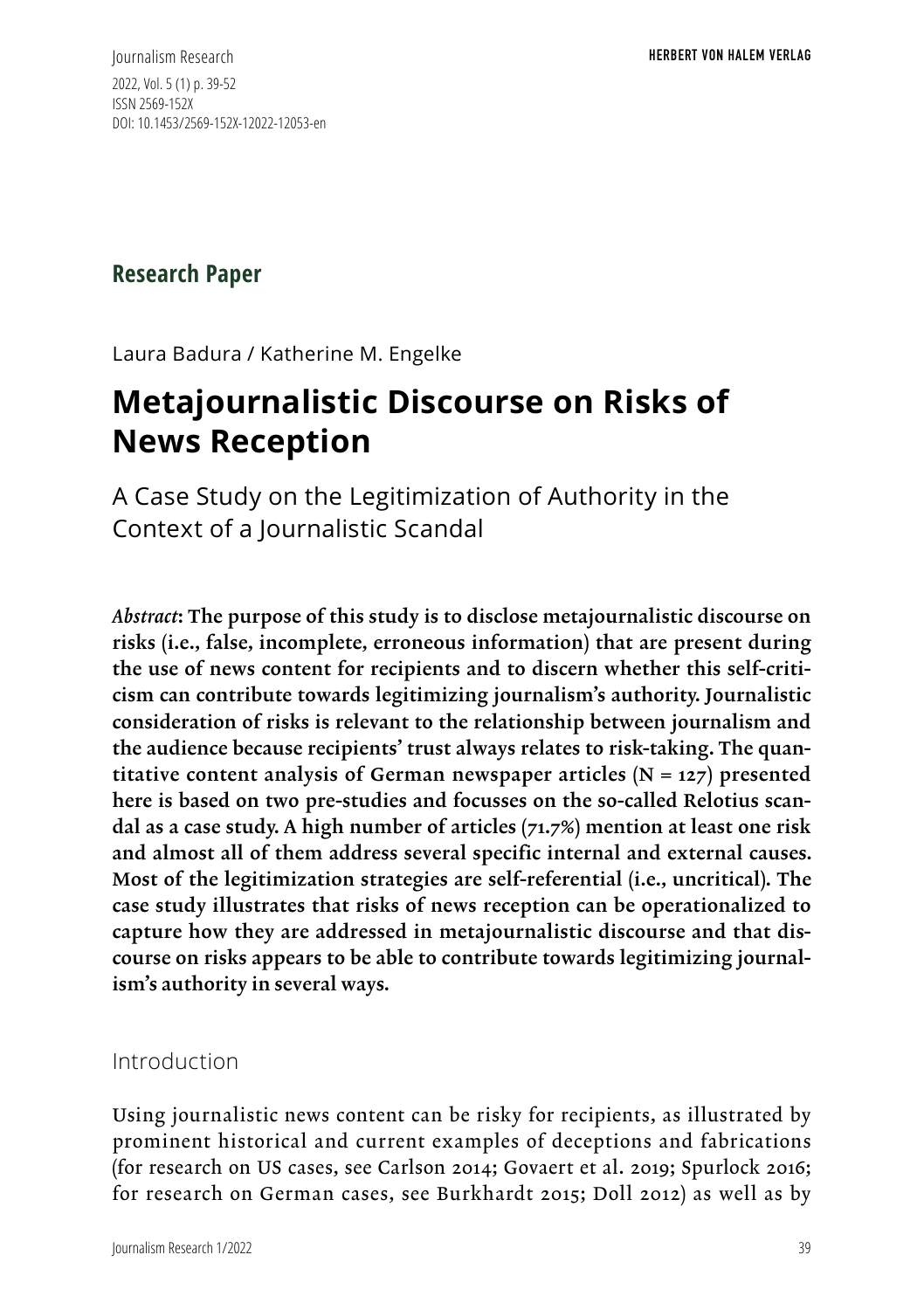newspapers correcting mistakes and errors (see Hettinga et al. 2018) in reporting. While such journalistic scandals and missteps call into question journalism's authority and prompt self-criticism as a specific form of metajournalistic discourse (see Carlson 2016; Haas 2006), research so far has largely neglected to examine how journalists publicly legitimize their authority in the context of risks of news reception. However, examining such legitimization processes is especially important due to journalism's democratic role in society (see Esser/ Neuberger 2019), for which the trust of the audience is essential (see Vos/Thomas 2018: 2003). The purpose of this quantitative content analysis is therefore to disclose metajournalistic discourse on risks that are present during the use of news content for recipients and to discern whether this self-criticism can contribute towards legitimizing journalism's authority. We do so by drawing on the Relotius scandal (see below) as a case study.

# Journalistic Authority and the Relevance of Metajournalistic Discourse

Journalistic authority as »a contingent relationship in which certain actors come to possess a right to create legitimate discursive knowledge about events in the world for others« (Carlson 2017: 13) is increasingly being called into question: Not only deceptions, fabrications and errors, but also changes in technology, economy and politics (see also Wahl-Jorgensen et al. 2016) contribute towards journalism's legitimacy as an authority regarding knowledge creation and its democratic role in society being challenged (see Carlson 2017: 2f.; Figenschou/Ihlebæk 2019; Tong 2018: 258ff.; Vos/Thomas 2018: 2001, 2004ff.). Authority in turn is based on journalism developing professional norms and practices and the audience accepting these and trusting that they will be adhered to (see Carlson 2017: 14; Tong 2018: 257; Vos/Thomas 2018: 2003; for Carlson's critical reflections on the relationship between credibility/trust and authority, see Carlson 2017: pp. 106f.).

Authority is not fixed or constant – rather, journalism's position as a legitimate conveyor of knowledge is the result of a continuing discursive process (see Carlson 2017: 15; Vos/Thomas 2018: 2001, 2003). One prominent site in which »actors publicly engage in processes of […] rendering judgments about journalism's legitimacy« (Carlson 2016: 350) is metajournalistic discourse. The concept is understood as »public expressions evaluating news texts, the practices that produce them, or the conditions of their reception« (Carlson 2016: 350) and has three discursive components: the actors from which the discourse originates, the sites in which the discourse is published and the topics to which the discourse refers (see Carlson 2016: 355ff.). Regarding these three components, this study focuses on metajournalistic discourse on risks of news reception originating from both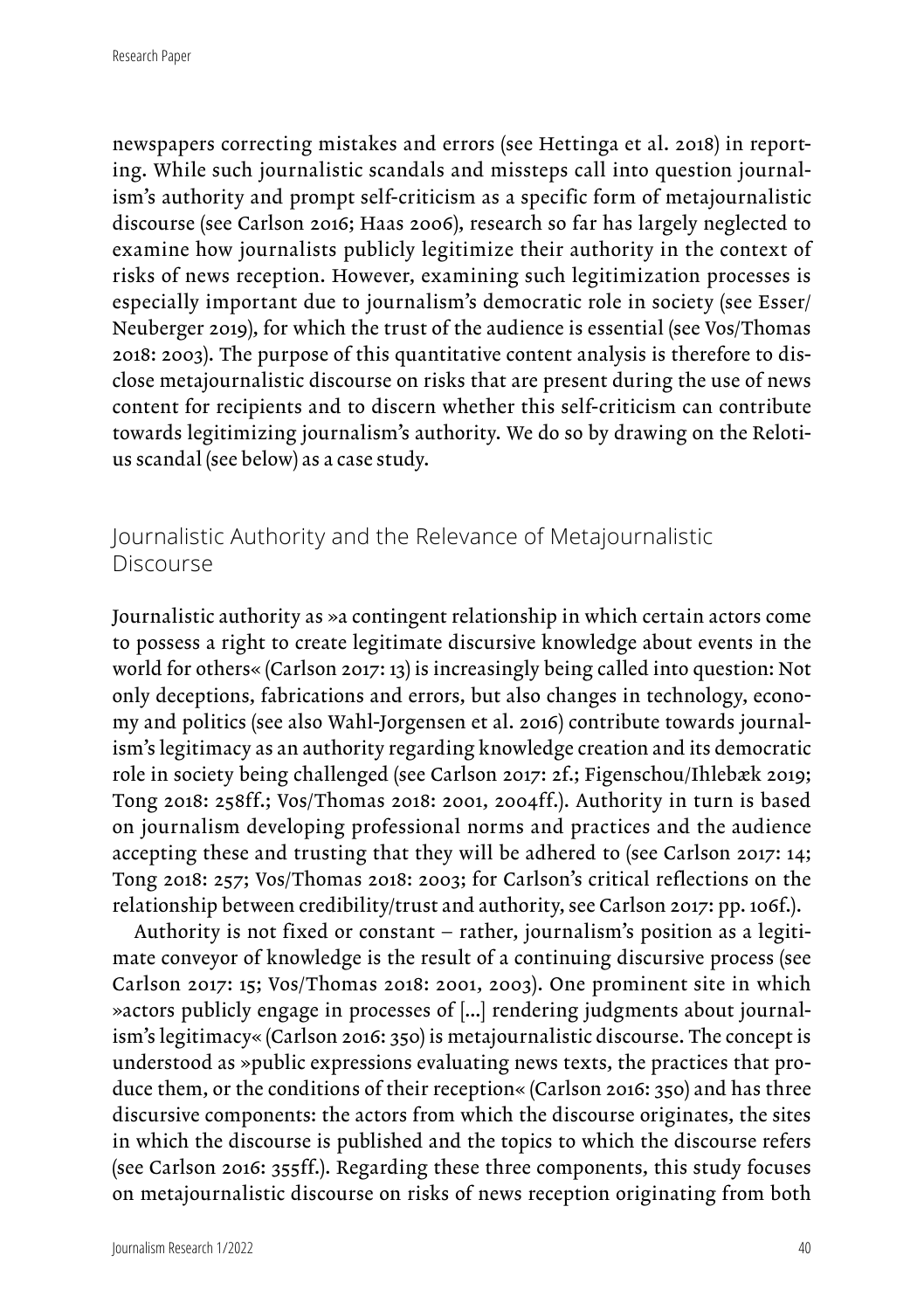journalistic and non-journalistic actors and published in journalistic sites that is reactive in that it is a response to a specific journalistic incident. Despite including non-journalistic actors' contributions to the discourse (e.g., letters to the editor), it should be noted that the fact that all articles are published in journalistic sites means that journalistic actors ultimately decide what becomes part of the discourse or not.

#### Risks of News Reception for the Journalistic Audience

Trust in journalism is not only relevant in the context of authority, it also played a major role in the Relotius case – which we focus on in this study – in that the scandal led to a decline in or loss of trust. This is shown by various headlines such as »*Der Spiegel* Made Up Stories. How Can It Regain Readers' Trust?« (Schultheis 2019; see also Hertreiter 2018; Newman et al. 2019: 85f.). Although risks are decisive for shaping the trust relationship between audience and journalism (see Blöbaum 2014: 42ff.; Kohring 2004: 95ff., 160f.), it remains unclear so far how risks are discussed in metajournalistic discourse and how this may be related to legitimizing journalistic authority.

The long tradition of the risk construct in different disciplines makes a consensual definition difficult. In general, and from an interdisciplinary point of view, risk can be understood as future-related uncertainty regarding a dimension that people value and that needs to be calculated according to the probability of occurrence and the extent of damage caused by an action or event (see Renn 2007: 11f). Interdisciplinary trust research mostly agrees on the role risk plays as a precondition for trust (see Mayer et al. 1995: 711) and that both constructs have to be examined together. Following Kohring's concept, this is also true for journalism studies, as risk that arises for the recipients must be considered when examining trust in journalism (see Kohring 2004: 360ff.). We follow the common assumption that risk-taking is based on voluntariness (see Kohring 2004: 92), but we also see the necessity of risk-taking for the recipients as the risk-taking action in this case is supposed to lead to a positive outcome that contributes to the reduction of complexity (see Luhmann 1979).

Discussing risks (that are present during the use of news content for recipients; see Badura 2016) publicly is relevant because metajournalistic discourse on the part of journalists has been found to be a »reaction to the public's growing distrust of mainstream journalism, serving to persuade the public that mainstream news organizations are capable of self-improvement and to avoid external regulation« (Haas 2006: 351f.). Journalistic public evaluations of the conditions of news texts' reception – specifically strategic explanations of risks that media use poses for recipients, including how risks are dealt with and why journalism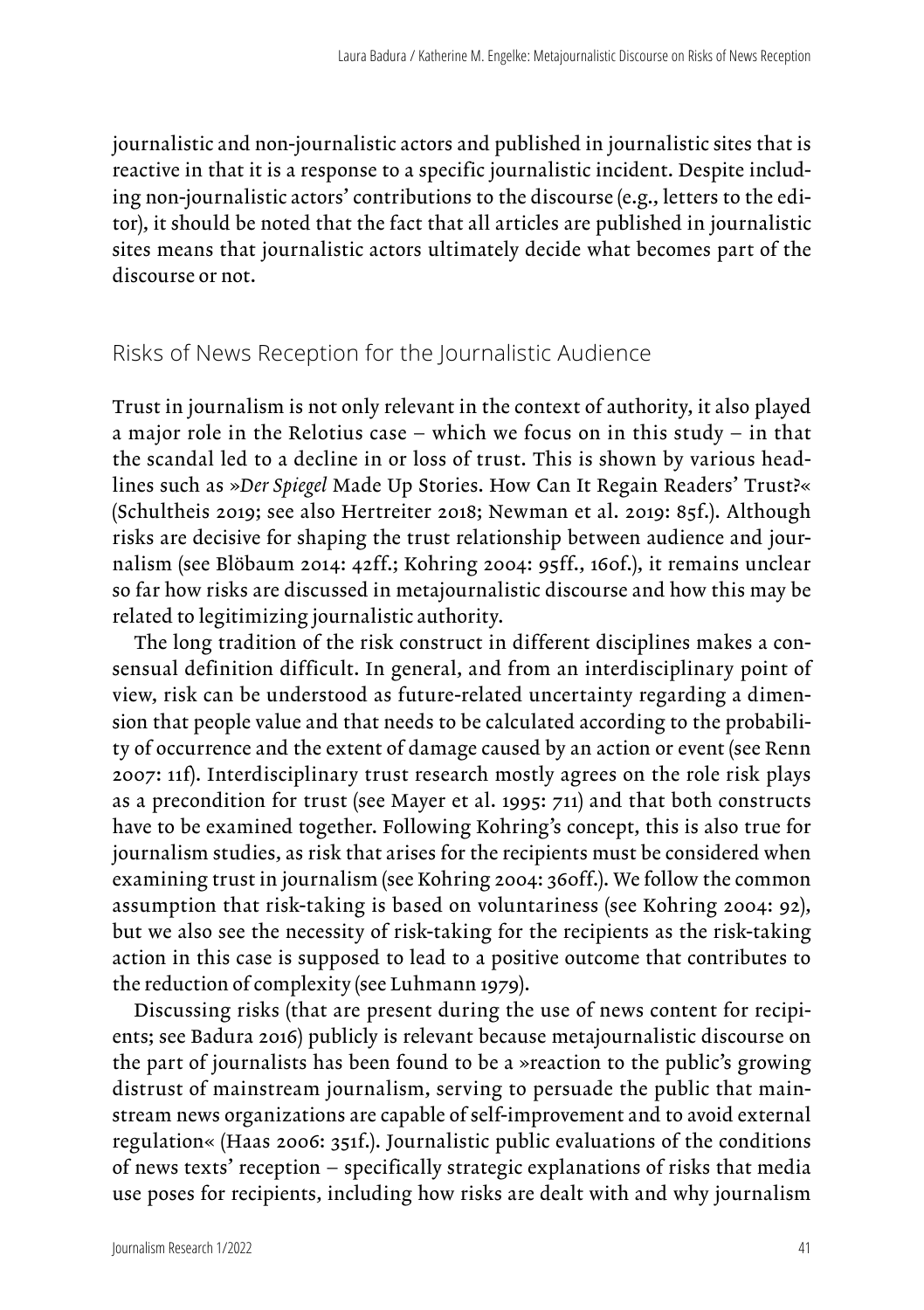adheres to the accepted norms and practices despite their presence – as a transparency measure can potentially increase trust in journalism (see Uth et al. 2021: 65ff.), which itself is not only an important prerequisite for journalism's legitimacy and authority position in the eyes of the audience (see Tong 2018: 257; Vos/ Thomas 2018: 2003), but also for its democratic role in society (see Usher 2018: 564f.). Discourse in which journalists publicly and strategically discuss how the risks are dealt with can also be understood as a form of paradigm repair (see Carlson 2014: 36, 2016: 351f., 2017: 83; Haas 2006: 350f.; Hindman 2005: 226f.; Vos/ Thomas 2018: 2003), where journalists try to restore their professional status (in the sense of authority, credibility, and legitimacy) in response to a professional crisis (see Koliska/Steiner 2019).

In order to investigate how risks of news reception are dealt with in metajournalistic discourse, we operationalize how journalists legitimize risks – i.e., journalists' strategies regarding the presentation of causes of risks within metajournalistic discourse. To this end, we first conducted two pre-studies to explore the understanding of risks of news reception: first, focus group interviews with German media users that captured the recipients' views on risks (see Badura 2016). For the recipients' perspective, we used the findings from two German focus groups on media usage and trust (N = 12) and searched for *recipients*' perceptions of risks in news reception, focusing especially on the causes for risky news media use that recipients mentioned. Second, we conducted a literature review of German reviewed journal articles dealing with risks of news media reception that ascertained *scholars*' views on risks (see Badura et al. 2019). For the journalism studies' perspective, we conducted a literature review of journal articles and investigated how the risks identified in the first pre-study and their causes can be described in a more differentiated manner. To this end, we searched for all full articles in four German publications – *Medien & Kommunikationswissenschaft* (M&K), *Publizistik*, *Studies in Communication and Media* (SCM), *Journalistik* – from the years 2014 to 2018, which led to 275 articles. Using relevant search terms, we checked the titles and abstracts for each of these articles to ascertain whether they dealt with the relevant risks. Eight articles emerged as relevant for our study and were analyzed in depth. Taken together, the results of both studies are threefold:

- 1. We found that there are three risks of news media reception: the risk of incomplete information, the risk of erroneous information, and the risk of distorted information. Such information can be risky since the reception of incomplete, erroneous or distorted information can have a negative outcome, namely that the information becomes part of the citizens' opinion and decision-making process, who then make decisions based on, for example, incorrect facts (see also Grosser 2016; Blöbaum 2014: 42).
- 2. The three risks can have internal or external causes: Internal causes can lie in problems with, for example, quality or media diversity and can therefore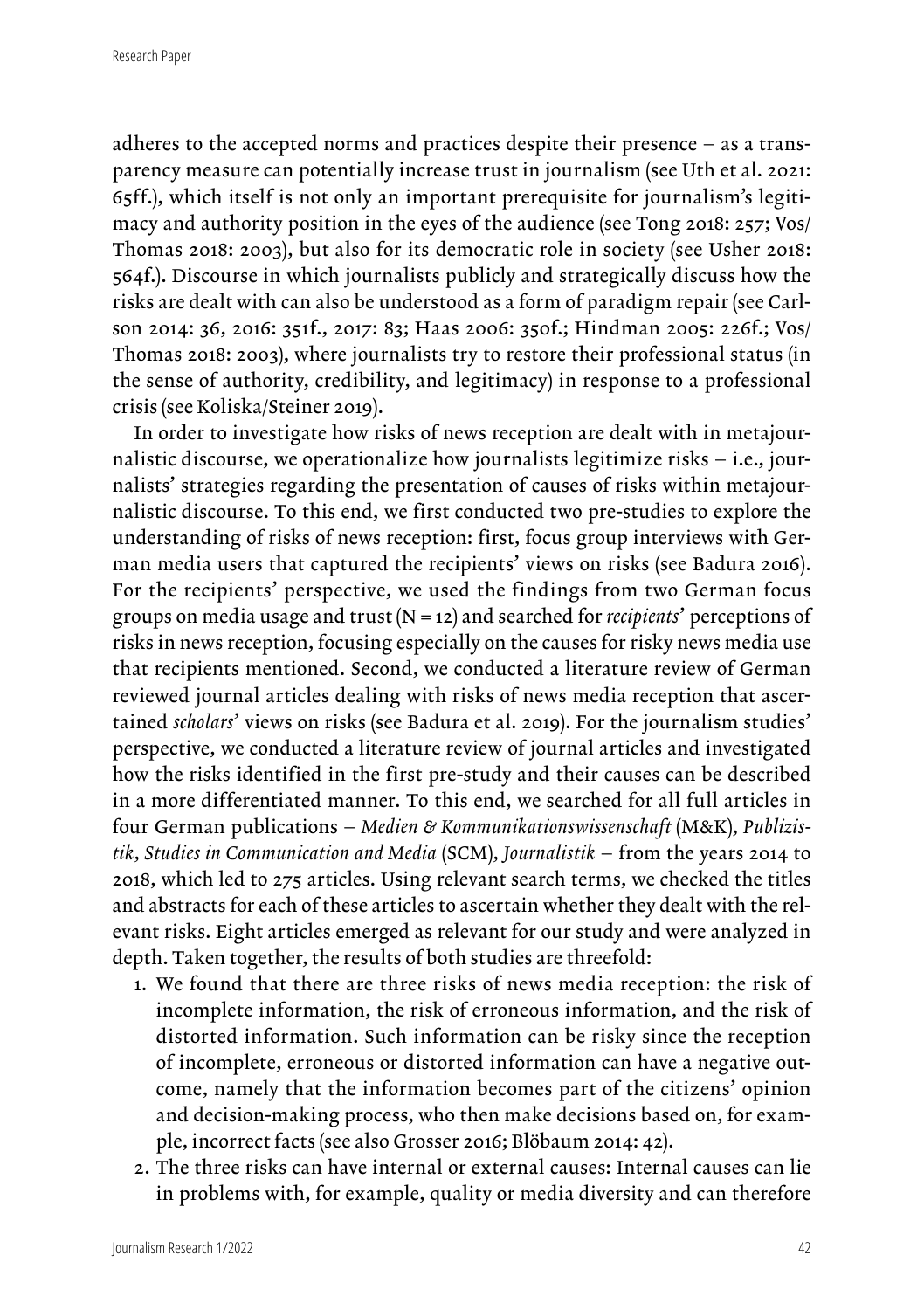be differentiated in causes arising from journalistic practices, norms, institutions or actors. External causes can be political, economic, or technological in nature. These causes mirror previous differentiations between internal and external influences on journalistic content (see Shoemaker/ Reese 2014: 7ff.), how metajournalistic discourse discusses deviancies and discrepancies (see Carlson 2014, 2016: 351f., 358, 2017: 82ff.), and the changes in technology, economy, and politics (see also Wahl-Jorgensen et al. 2016) that challenge journalistic authority (see Carlson 2017: 2f.; Figenschou/Ihlebæk 2019; Tong 2018: 258ff.; Vos/Thomas 2018: 2001, 2004ff.).

3. Finally, the causes of the three risks can be non-intentional or intentional.

In general, two characteristics of metajournalistic discourse can be seen as strategies with which journalistic actors legitimize their authority and which are therefore relevant for this study: First, drawing on and adapting previous literature (see Reinemann/Huismann 2007: 466ff.), three larger structural contexts in which discourse is embedded can be distinguished, regarding both problems and solutions for journalism, namely (1) actors, (2) journalistic products, and (3) recipients. When analyzing metajournalistic discourse, Reinemann and Huismann (2007: 466) suggest to differentiate between actors and content or products, as products (2) are the result of actions made by actors (1). Since risks have an impact on the recipients (3), we extend their differentiation to include this context. Second, we can distinguish two levels of reflection (see Denner/Peter 2017: 275; Reinemann/Huismann 2007: 468): self-referential (uncritical – in our case, for example, a mere mention or description of risks) or self-reflexive (critical – here, for example, an evaluation of causes). Providing additional information in this manner – beyond simply reporting on the scandal itself – can be seen as a strategy with which journalists can better justify their judgments regarding journalistic legitimacy (see Carlson 2016).

Based on these two strategies and the three results of the pre-studies, we developed a codebook to capture whether and how journalists – as the third important group of actors besides the previously investigated recipients (see Badura 2016) and scholars (see Badura et al. 2019) – strategically address risks of news media reception and their causes in metajournalistic discourse.

#### The Relotius Case

Research has shown that metajournalistic discourse is especially relevant – and thus also often examined – »when taken for granted practices come under fire, which then spurs efforts to define appropriate practices while dispelling deviant or outsider actions« (Carlson 2016: 352). News media self-criticism in particular occurs in response to journalistic scandals (see Haas 2006: 351). In order to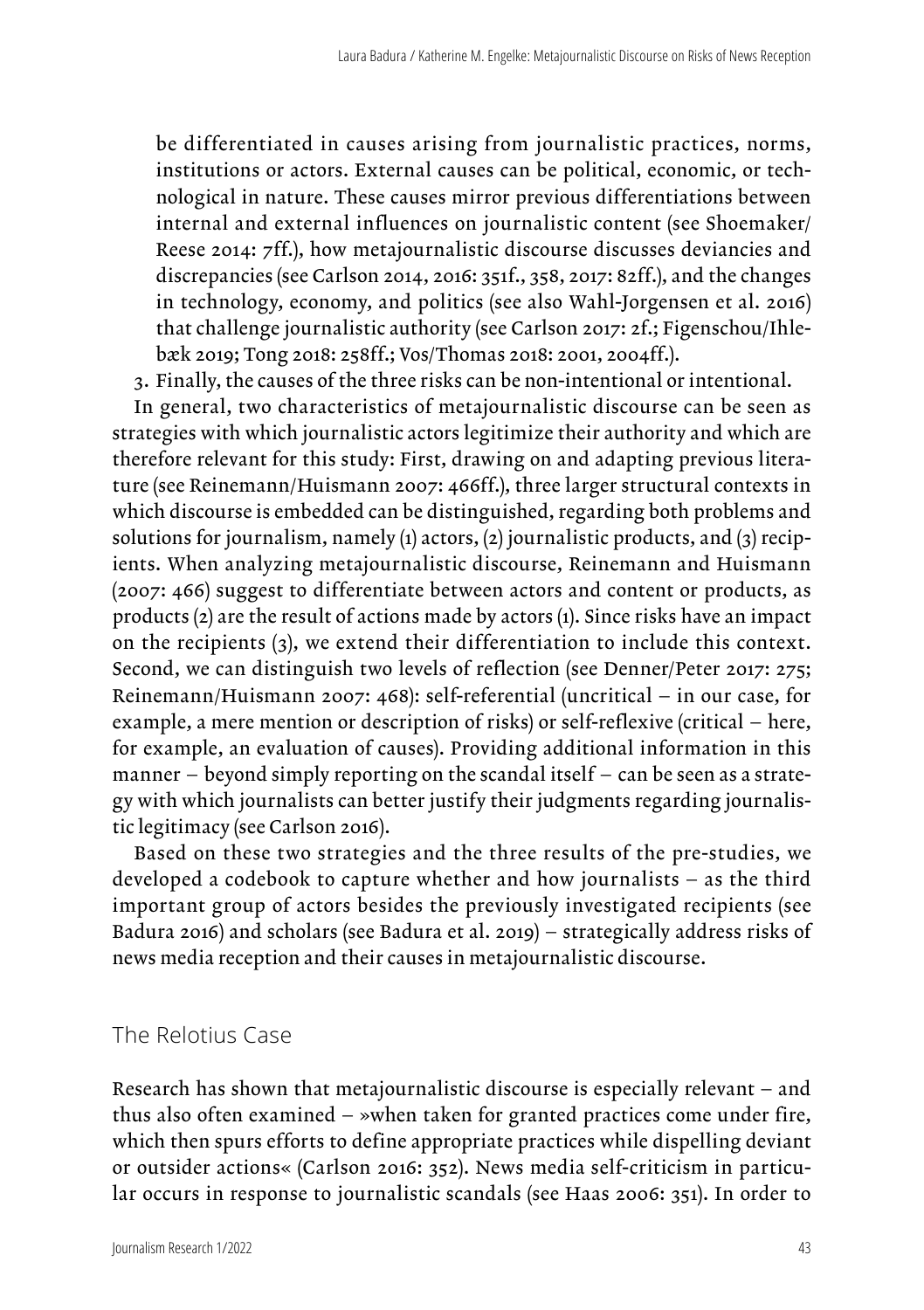disclose metajournalistic discourse on risks of news reception, we therefore focus on a recent German journalistic scandal, namely the Relotius case, which was made public in December 2018. The case concerns deceptions and fabrications spanning several years on the part of the award-winning journalist Claas Relotius, who worked at the weekly German magazine *Der Spiegel* as a reporter (see Fichtner 2018). The case is a prominent example for the failure of journalistic mechanisms that are meant to prevent journalistic fraud and was highly discussed not only in the German but also in international media (e.g., Bennhold 2018; Conolly 2018). Communication science has focused on the case, for example by fact-checking articles written by Relotius (see Lilienthal 2019), reflecting on it from a media ethics perspective (see Eberwein 2021), discussing the difference between fact and fiction in journalism (see Schultz 2019) as well as the challenges of (self-)reflection (see Neverla 2019) and the role of emotions in discourse (see Lünenborg/Medeiros 2020), and investigating the metajournalistic discourse on the case (see Katzenberger/von der Wense 2019; Menke/Serong 2020; Voit 2019).

## Research Questions and Methods

The magazine *Der Spiegel's* own metajournalistic discourse is excluded from this study as it is not a national daily newspaper (see below). Instead we are interested in the reactive reflection of other German media outlets – thus, most of the contributions have a media-related discourse (for the concept see Reinemann/ Huismann 2007: 467). While all articles dealing with the Relotius case can be considered (reactive) metajournalistic discourse (Carlson 2016: 358) in that they are public expressions on journalism, specifically a journalistic scandal, our particular interest lies in the metajournalistic discourse on risks of news reception. Since we only use the revelations of Relotius' fraud as the context for this, the content analysis therefore does not deliver an analysis of all aspects within the metajournalistic discourse on the Relotius case. Instead, the study specifically focuses on five main research questions:

- RQ1: How prominent is the metajournalistic discourse on the risks of news reception?
- RQ2: Which risks of news reception are mentioned in the metajournalistic discourse?
- RQ 3: What is the nature (internal vs. external; intentional vs. non-intentional) of the mentioned causes?
- RQ 4: How are legitimization strategies expressed (actors/products/recipients as context; uncritical vs. critical vs. both reflection levels)?
- RQ 5: Are there differences in the mentioned risks and causes depending on the media type, sections, or presentation form?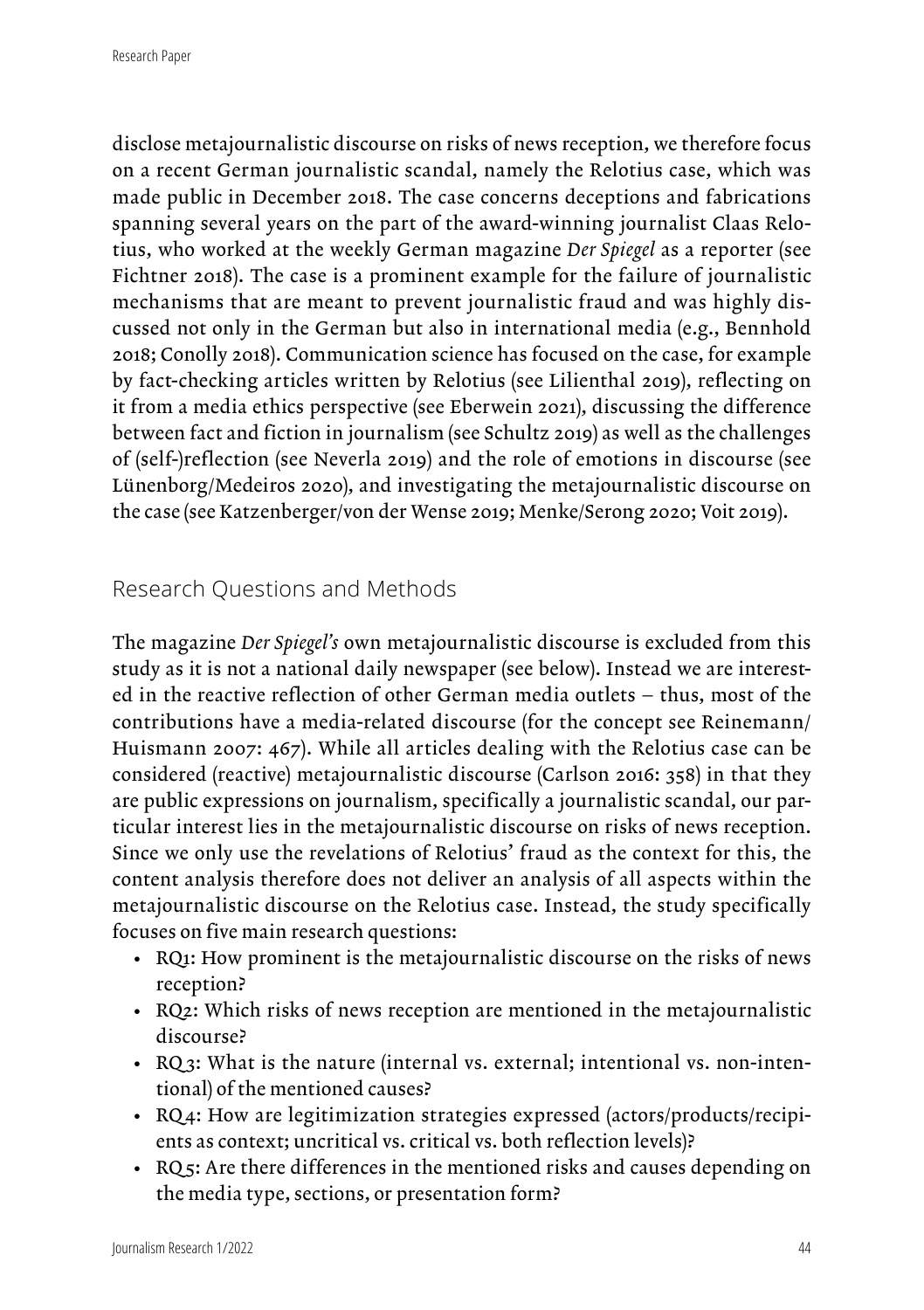A full census of all articles in the six German national daily newspapers with the highest circulation in the first quarter of 2019 (see Statista 2019) – i.e., *Bild*, *SZ* (*Süddeutsche Zeitung*), *FAZ* (*Frankfurter Allgemeine Zeitung*), *Handelsblatt*, *Die Welt*, *taz* (*die tageszeitung*) – published between December 2018, when the fabrications were revealed, and June 2019 that deal with the Relotius case (inclusion criterion: mention of »Relotius«) was drawn in July 2019, resulting in 133 articles. After removing duplicates and excluding entries with unsuitable text forms (quotes of »Relotius« without further context, references to the TV program, mentions of forthcoming reports), 127 articles remained for further analysis. A codebook was developed deductively based on our pre-studies as well as research on metajournalistic discourse, although a few adjustments were made inductively after a pretest. Formal variables included the media type (where we differentiated between quality newspapers and tabloids), the section (where we differentiated between the media section and other sections) and the presentation form (where we differentiated between opinion-oriented and fact-oriented articles). Following the formal variables, the codebook included content variables measuring whether the three risks, the internal causes arising from journalistic practices, norms, institutions or actors as well as the external causes arising from political, economic or technological developments were present or not in the article. Other internal and external causes could be coded openly. Furthermore, two content variables measured whether intentionally caused risks as well as unintentionally caused risks were present or not. Regarding the structural contexts, content variables measured whether metajournalistic discourse addressed actors, products and recipients or not. Again, other structural contexts could be coded openly. The final content variable measured whether the level of reflection was self-referential (uncritical), self-reflexive (critical) or mixed. Self-referential points of criticism are operationalized as text passages where the Relotius case is merely mentioned, while more critical and self-reflexive point of criticism were coded when the authors discuss or even evaluate the case.

The coding was mainly done by a student assistant and was double coded on a sample of 10%  $(n = 13)$  of the cases by one of the research directors. An average agreement of 89% with Holsti's formula was achieved for the content variables.

#### Findings

While *FAZ* (26%), *SZ* (25.3%), *taz* (22.8%), and *Die Welt* (17.3%) published most of the articles about Relotius, the tabloid *Bild* (5.5%) and business newspaper *Handelsblatt* (3.1%) featured scant metajournalistic discourse on the scandal. Opinion-oriented articles (63.8%) such as commentaries and editorials outweighed fact-oriented articles (36.2%) such as interviews and reports. Following an initially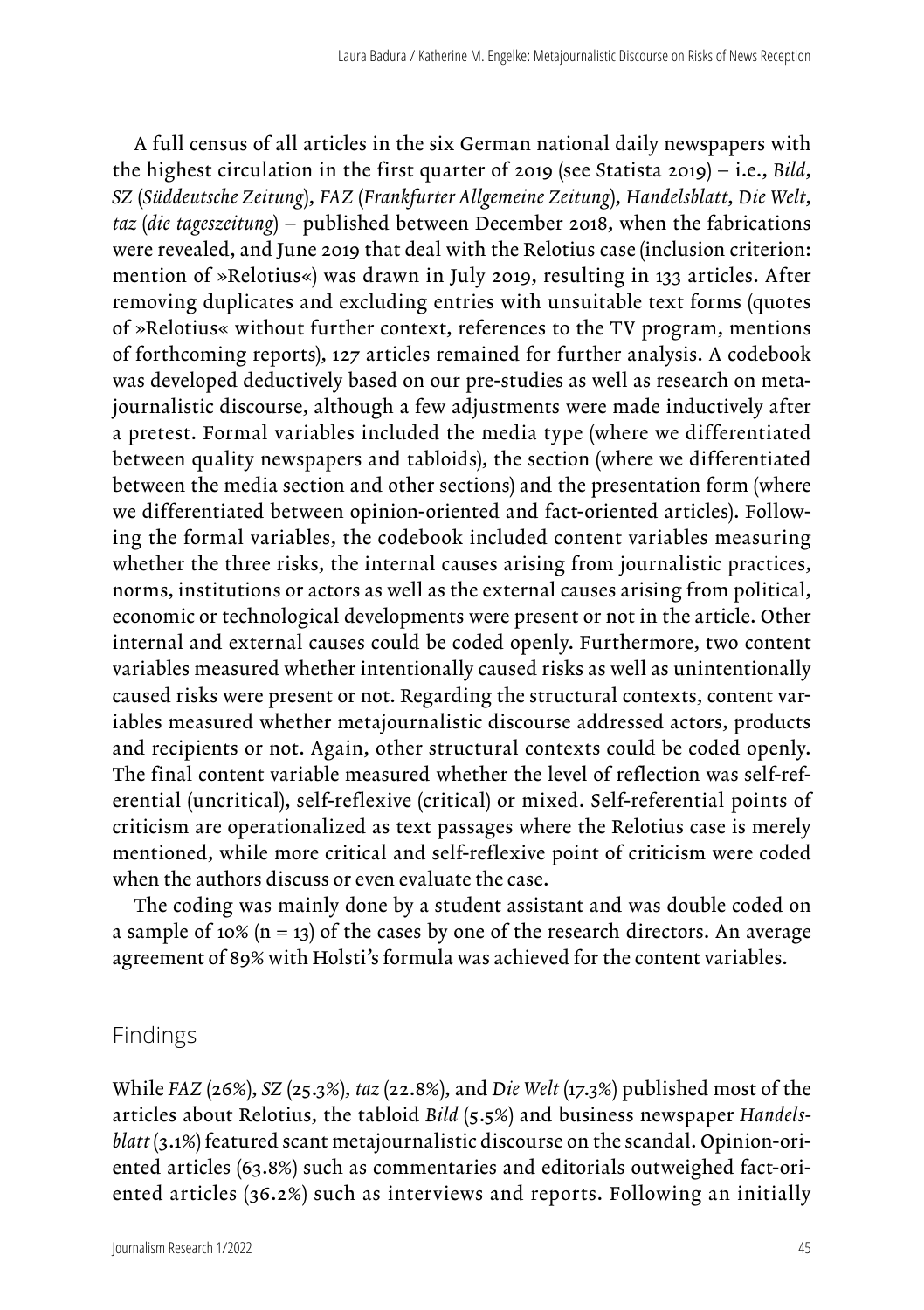strong metajournalistic discourse with 27 articles published between 20 and 31 December alone and an additional 50 articles in January, coverage flattened to 13 articles in February and 8 articles each in March and April. The discourse increased again with 16 articles appearing in May, when a commission established by *Der Spiegel* released its final report on the case. 5 more articles followed in June.

91 out of 127 (71.7%) articles dealing with the Relotius case mention at least one risk. Regarding RQ1, metajournalistic discourse on the risks of news media reception is thus very prominent in the Relotius case. However, only two articles (1.6%) contain mentions of all three risks. The risks are not dealt with equally often (RQ2): The risk of incomplete information is mentioned twice, the risk of distorted information 23 times, and the risk of erroneous information 90 times.

RQ 3 explored the nature of the mentioned causes. 83 of the 91 (91.2%) risk-articles also mentioned causes, while 8 (8.8%) did not mention causes at all. While all 83 articles addressed *internal* causes, there are differences in the frequency of the specific causes: all 83 articles depicted risks originating with the journalistic actor(s) (mainly Relotius), 17 articles depicted journalistic practices (e.g., quality issues or research standards), 15 articles addressed journalistic institutions (e.g., *Der Spiegel*), and journalistic norms (e.g., journalists' sense of responsibility) occurred in 7 articles, followed by 6 other internal causes (which mainly alluded to mistakenly awarded prizes for Relotius). *External* causes were mentioned in only 3 of the 83 articles, with risks being depicted as originating from economic developments three times and from technological developments once. Political developments were not mentioned. In 76 of 91 articles (83.5%), mentioned risks were displayed as being *intentionally* caused, while *non-intentionally* caused risks were never displayed.

Besides risks and causes, we also examined how legitimization strategies are expressed (RQ4). As the metajournalistic discourse for this study is only relevant if it refers to risks, RQ4 can only be answered for these 91 articles. To this end, we first distinguished between the three larger structural contexts of the discourse. They were addressed in only in 31 articles, of which 23 mentioned actors, 17 mentioned journalistic products and 3 mentioned recipients. Regarding actors, Relotius himself or his colleagues at *Der Spiegel* and their actions were mostly the subject of discussion; journalistic products referred to the nature of reports as journalistic forms of expressions; and the seldom mentioned recipients appear, for example, when articles questioned whether these could understand the problem of the norm of objectivity. In addition, we investigated whether points of criticism are self-referential (uncritical) (46%) or self-reflexive (critical) (14.2%), or whether both reflection levels (7.9%) occur.

Differences in the mentioned risks and causes depending on the media type, sections or presentation form (RQ<sub>5</sub>) cannot be investigated due to small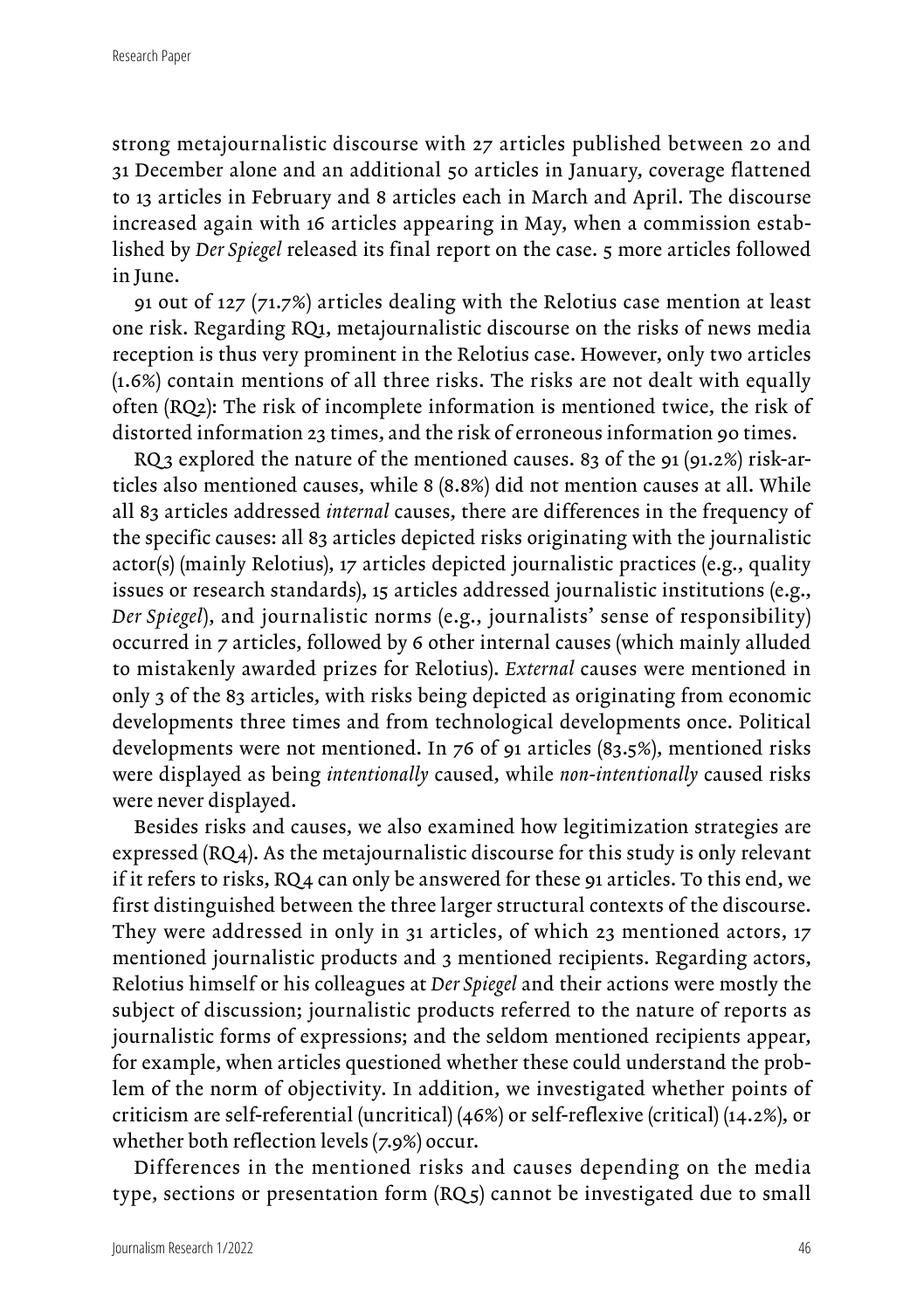sub-sample sizes: The number of 7 tabloid articles is too small to compare with 120 articles from quality newspapers (5.5% vs. 94.5%). The same applies to the differences between the sections (media vs. other), as 104 articles (81.9%) were published in the media section. Regarding the presentation form, we found that while 67 of the 91 articles (73.6%) that mention risks are fact-oriented, only 24 are opinion-oriented articles (26.4%). The situation is similar for causes, where 63 of the 83 articles (75.9%) that mention causes are fact-oriented, while only 20 opinion-oriented articles (24.1%) address causes.

## Discussion and Conclusion

What do the results reveal about how metajournalistic discourse on risks in the context of the Relotius case can contribute towards legitimizing journalistic authority? Two strategies seem to emerge: As a first strategy, journalists depict risks prominently and overwhelmingly provide internal causes for them, while they at the same time strategically seem to justify their continued position as an authority by mainly attributing the risk to Relotius as an individual journalistic actor. Relotius appears to function as a black sheep on which the blame can be put, thus illustrating why recipients can trust journalism in general to adhere to accepted norms and practices despite the scandal and thereby strengthening its authority position (see also Carlson 2017: 14; Tong 2018: 257; Vos/Thomas 2018: 2003). This metajournalistic discourse therefore can be regarded as journalists using paradigm repair to respond to the crisis (see also Carlson 2014: 36, 2016: 351f., 2017: 82ff.; Haas 2006: 350f.; Hindman 2005: 226f.; Koliska/Steiner 2019: 1156; Vos/Thomas 2018: 2003).

As a second strategy, the other internal reasons presented, the context of journalistic products and the number of self-reflexive articles embody a broader response beyond simply blaming Relotius. Although this strategy is less prominent, this indicates that some German newspaper journalists are aware of more wide-spread problems and willing to engage in self-improvement in order to strengthen or even reclaim the trust of their audience by demonstrating their willingness and ability to adhere to accepted norms and practices and to thus legitimize their authority (see also Carlson 2017: 14; Tong 2018: 257; Vos/Thomas 2018: 2003). That some articles discuss the nature of reports as journalistic forms of expression seems to not fundamentally question journalism's norms and practices but rather to illustrate pertinent shortcomings, thus affirming their general importance, which is another use of paradigm repair (see Hindman 2005: 227). This interpretation is also supported by the fact that trust in the news overall in Germany, not just in *Der Spiegel*, declined slightly from 2018 to 2019, which may possibly be attributed to the Relotius case (see Newman et al. 2019: 85f.). This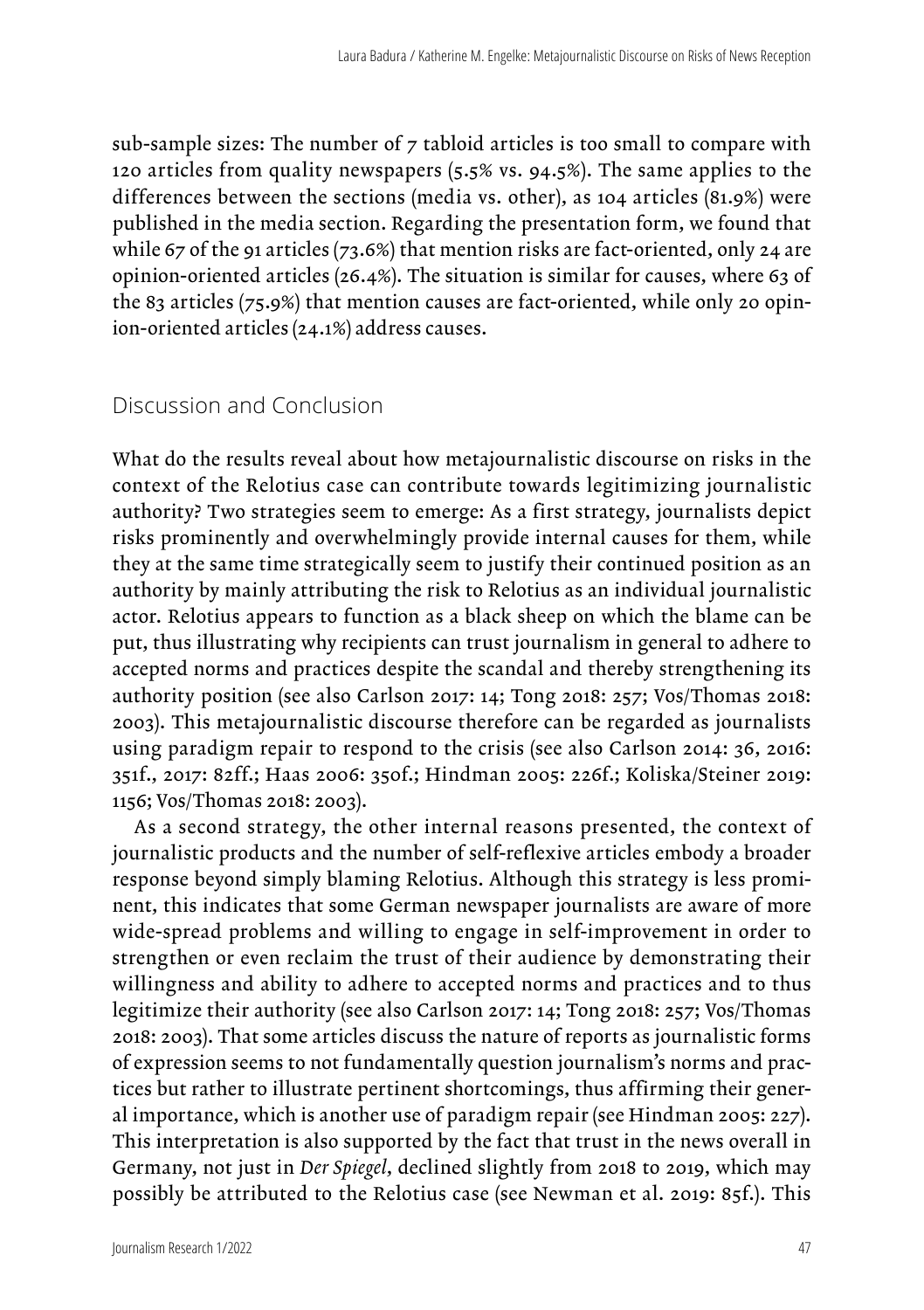decline is something German journalists certainly seem to have become aware of (e.g., Hertreiter 2018), which may be a possible explanation for the described self-reflexive discourse.

Both strategies within the metajournalistic discourse on risks can be regarded as ways to demonstrate trustworthiness on the part of journalists, namely by rejecting blame and emphasizing the general adherence to norms and practices on the one hand while acknowledging possible more wide-spread shortcomings without actually questioning the norms and practices and thus demonstrating a willingness to steadily improve on the other hand. All in all, the results indicate that journalists convey to the recipients that the norms and practices and the general adherence to them continues – and thus: that journalistic authority is legitimized –, albeit with room for optimization. What is surprising, however, is how seldom the recipients themselves were mentioned as victims, although they are strongly affected by the consequences of such a scandal.

This study does not come without limitations. The high number of articles addressing risks can certainly be attributed to the Relotius case involving deception and fabrications, which makes the depiction of risks more likely than in metajournalistic discourse not driven by such scandal. The case nevertheless provides interesting insights into the journalistic legitimization process as well as an operationalization of how risks of news reception can be discussed. Both could be applied to the metajournalistic discourse on risks in other contexts, including in countries other than Germany and with regard to unintentional causes of risks. Furthermore, *Der Spiegel's* own metajournalistic discourse may have differed from the newspapers' discourse uncovered here. It would be interesting for future research to examine this very specific form of self-criticism (e.g., Hindman 2005). Also, a qualitative analysis of metajournalistic discourse on risks would provide more in-depth insights on the strategies uncovered here. Finally, analyzing user comments on articles with metajournalistic discourse on risks of news reception and interviewing journalists who produce such discourse would complement the content analysis conducted here. Such studies would provide insights on recipients' evaluations of journalistic attempts to legitimize their authority in this context as well as on journalists' intentions, potentially allowing a comparison of both.

In conclusion, the present study shows (1) that risks of news reception can be operationalized to capture how they are addressed in metajournalistic discourse and (2) that discourse on risks appears to be able to contribute towards legitimizing journalism's authority in several ways. Future research should examine metajournalistic discourse on risks of news reception beyond the specific Relotius case in order to better ascertain how and to what level of success journalists use this to legitimize their authority in various contexts.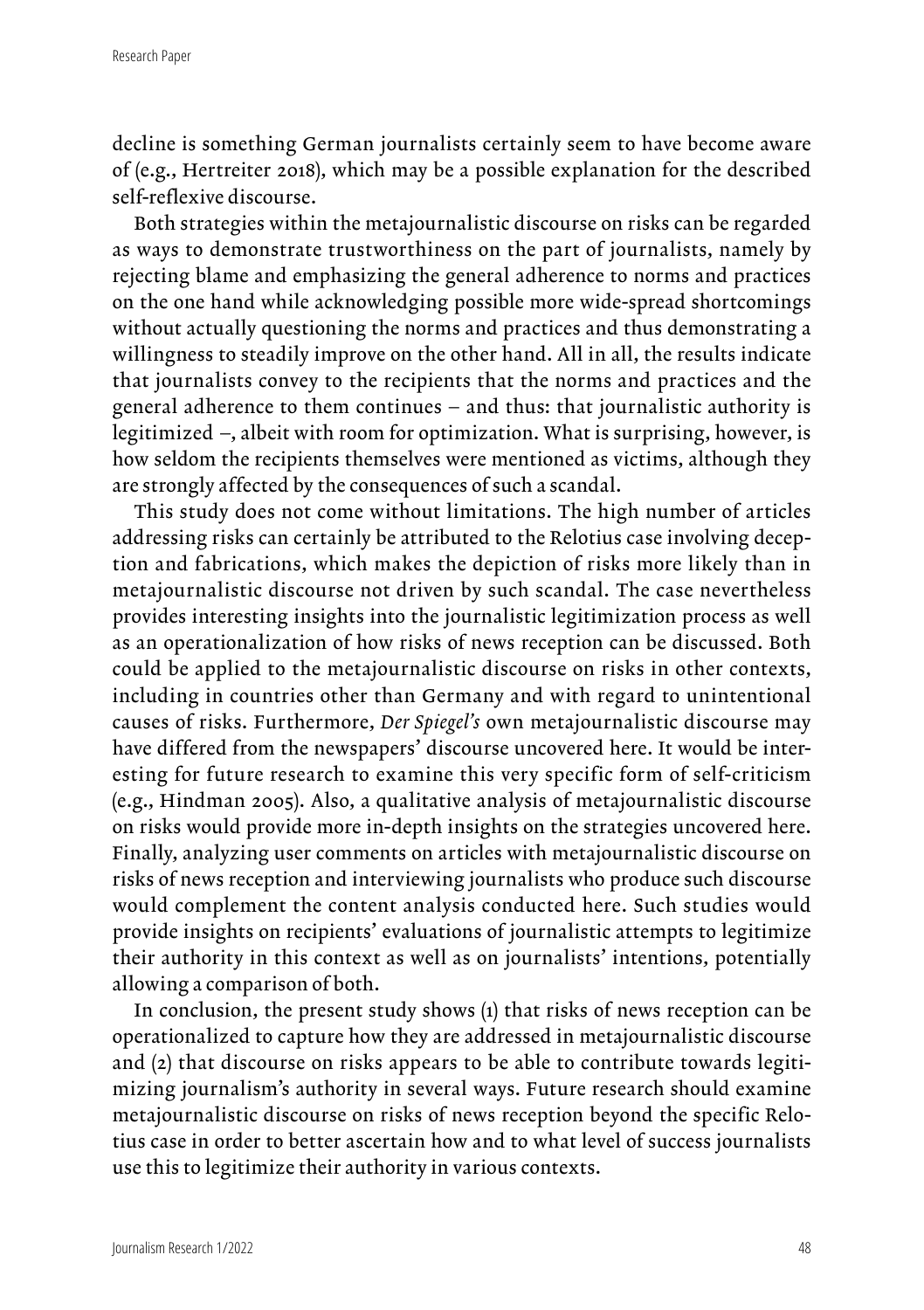*Acknowledgments: We would like to thank Valerie Hase for her early contributions to the project, Maren Wistoff for her commitment in coding, and Chiara Oldach for her help with data analysis. Also, we would like to thank Bernd Blöbaum and Bernadette Uth for their helpful comments on an earlier version of this paper. This research was funded by the Research Training Group 1712 »Trust and Communication in a Digitized World« of the German Research Foundation (DFG).* 

## About the authors

Laura Badura was (in her last academic position) a research associate at the Department of Communication (University of Münster, Germany) and PhD candidate at the DFG-Research Training Group »Trust and Communication in a Digitized World« in Münster. In her dissertation project, she examines the perception of journalistic risk from the recipients' point of view. She obtained a Master's degree in communication science and a Bachelor's degree in journalism and public relations. Recent research interests are journalism studies, risk research, trust and media, news literacy, media skepticism, audience and reception studies. Contact: laura.badura@uni-muenster.de

Katherine M. Engelke, Dr., is a research associate at the Department of Communication at the University of Münster, where she completed her PhD in Communication Science in 2017. She studied Communication Science and Political Science at the University of Münster. Her research focuses on journalism research – particularly on participatory journalism – and on political communication as well as on crises and media. Contact: [k.engelke@uni-muenster.de](mailto:k.engelke@uni-muenster.de)

### References

- Badura, Laura (2016): Riskante Rezeption Eine explorative Analyse zur Einschätzung der Risiken nachrichtenjournalistischer Berichterstattung aus Rezipientensicht. (Unveröffentlichte Masterarbeit). Westfälische Wilhelms-Universität Münster. <http://transfer.dgpuk.de/abstracts/riskante-rezeption/> (14 July 2021)
- Badura, Laura; Engelke, Katherine M.; Hase, Valerie (14. Februar 2019): Incomplete, erroneous, and distorted information? The metajournalistic discourse about the risks of news media use for recipients. ECREA Journalism Studies Conference. European Communication Research and Education Association (ECREA). Vienna.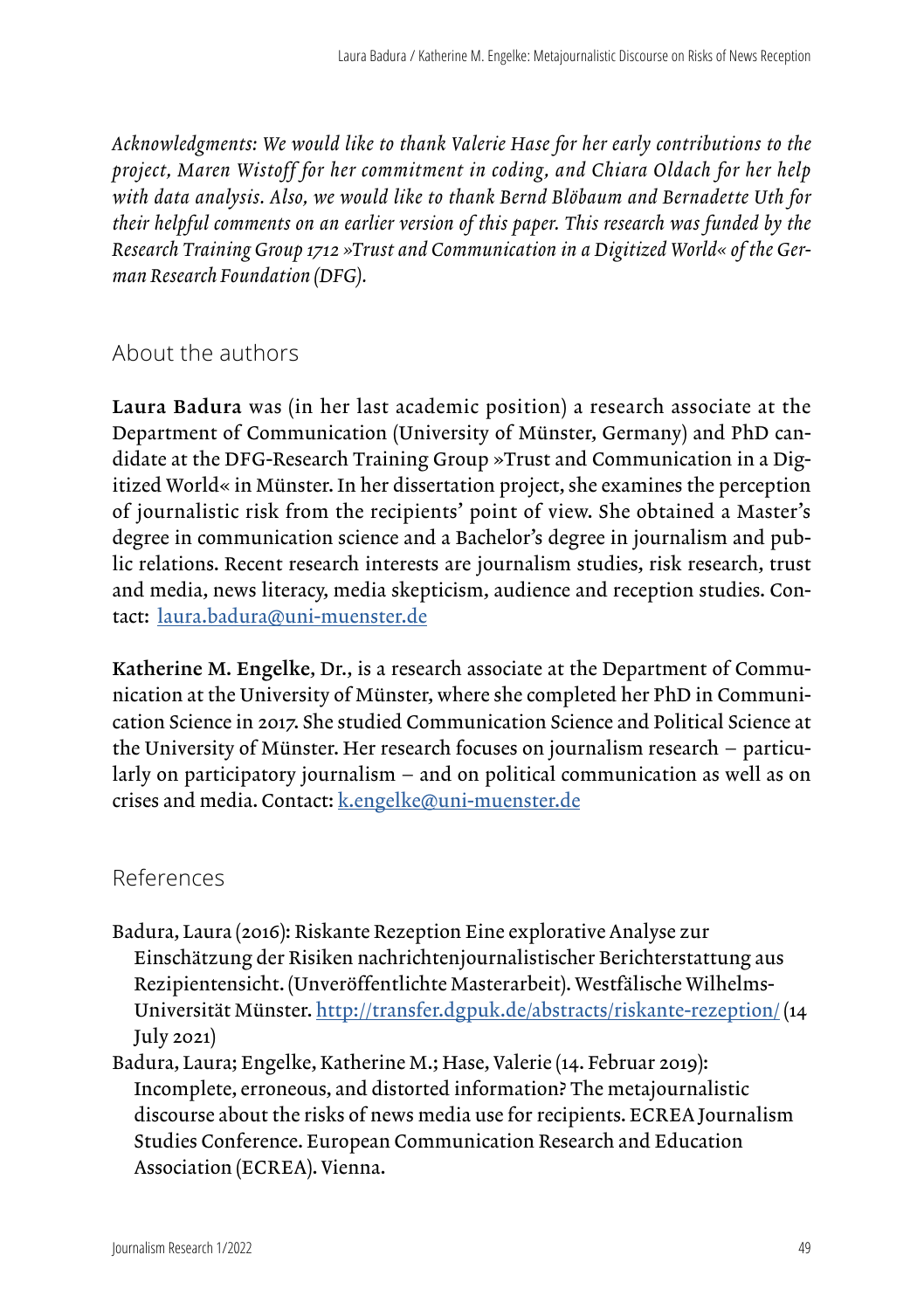- Bennhold, Katrin (2018): After German journalism scandal, critics are ›Popping the Corks‹. In: *The New York Times*, 20. Dezember 2018. [https://www.nytimes.](https://www.nytimes.com/2018/12/20/world/europe/der-spiegel-claas-relotius.html) [com/2018/12/20/world/europe/der-spiegel-claas-relotius.html](https://www.nytimes.com/2018/12/20/world/europe/der-spiegel-claas-relotius.html) (12 July 2021)
- Blöbaum, Bernd (2014): Trust and journalism in a digital environment (Arbeitspapier). In: *Reuters Institute for the Study of Journalism*, 2014, pp. 1-66.
- Burkhardt, Steffen (2015): *Medienskandale. Zur moralischen Sprengkraft öffentlicher Diskurse*.Cologne: Herbert von Halem.
- Carlson, Matt (2014): Gone, but not forgotten. Memories of journalistic deviance as metajournalistic discourse. In: *Journalism Studies*, 15(1), pp. 33-47.
- Carlson, Matt (2016): Metajournalistic discourse and the meanings of journalism: Definitional control, boundary work, and legitimation. In: *Communication Theory*, 26(4), pp. 349-368.
- Carlson, Matt (2017): *Journalistic authority. Legitimating news in the digital era*. New York: Columbia University Press.
- Connolly, Kate (2018): Der *Spiegel* reporter who faked stories returns awards. In: *The Guardian*, 21. Dezember 2018. [https://www.theguardian.com/world/2018/dec/21/](https://www.theguardian.com/world/2018/dec/21/sacked-der-spiegel-reporter-claas-relotius-returns-awards) [sacked-der-spiegel-reporter-claas-relotius-returns-awards](https://www.theguardian.com/world/2018/dec/21/sacked-der-spiegel-reporter-claas-relotius-returns-awards) (14 July 2021)
- Denner, Nora; Peter, Christina (2017): Der Begriff Lügenpresse in deutschen Tageszeitungen: Eine Framing-Analyse. In: *Publizistik*, 62(3), pp. 273-297.
- Doll, Martin (2012): *Fälschung und Fake. Zur diskurskritischen Dimension des Täuschens*. Berlin: Kulturverlag Kadmos.
- Eberwein, Tobias (2021): Sagen Sie, was sein könnte: Wahrheit und Fälschung im aktuellen Erzähljournalismus. Medienethische Überlegungen am Beispiel des Falls Relotius. In: Schicha, Christian; Stapf, Ingrid; Sell, Saskia (eds.): *Medien und Wahrheit*. Baden-Baden: Nomos, pp. 279-298.
- Esser, Frank; Neuberger, Christoph (2018): Realizing the democratic functions of journalism in the digital age: New alliances and a return to old values. In: *Journalism*, 20(1), pp. 194-197.
- Fichtner, Ullrich (2018): *DER SPIEGEL* reveals internal fraud. In: *Der Spiegel*, 20. Dezember 2018. [https://www.spiegel.de/international/zeitgeist/claas-relotius](https://www.spiegel.de/international/zeitgeist/claas-relotius-reporter-forgery-scandal-a-1244755.html)[reporter-forgery-scandal-a-1244755.html](https://www.spiegel.de/international/zeitgeist/claas-relotius-reporter-forgery-scandal-a-1244755.html) (14 July 2021)
- Figenschou, Tine U.; Ihlebæk, Karoline A. (2019): Challenging journalistic authority. In: J*ournalism Studies*, 20(9), pp. 1221-1237.
- Govaert, Charlotte; Lagerwerf, Luuk; Klemm, Céline (2019): Deceptive journalism: Characteristics of untrustworthy news items. In: *Journalism Practice*, 14(6), pp. 697-713.
- Grosser, Katherine M. (2016): Trust in online journalism. A conceptual model of risk-based trust in the online context. In: *Digital Journalism*, 4(8), pp. 1036-1057.
- Haas, Tanni (2006): Mainstream news media self-criticism: a proposal for future research. In: *Critical Studies in Media Communication*, 23(4), pp. 350-355.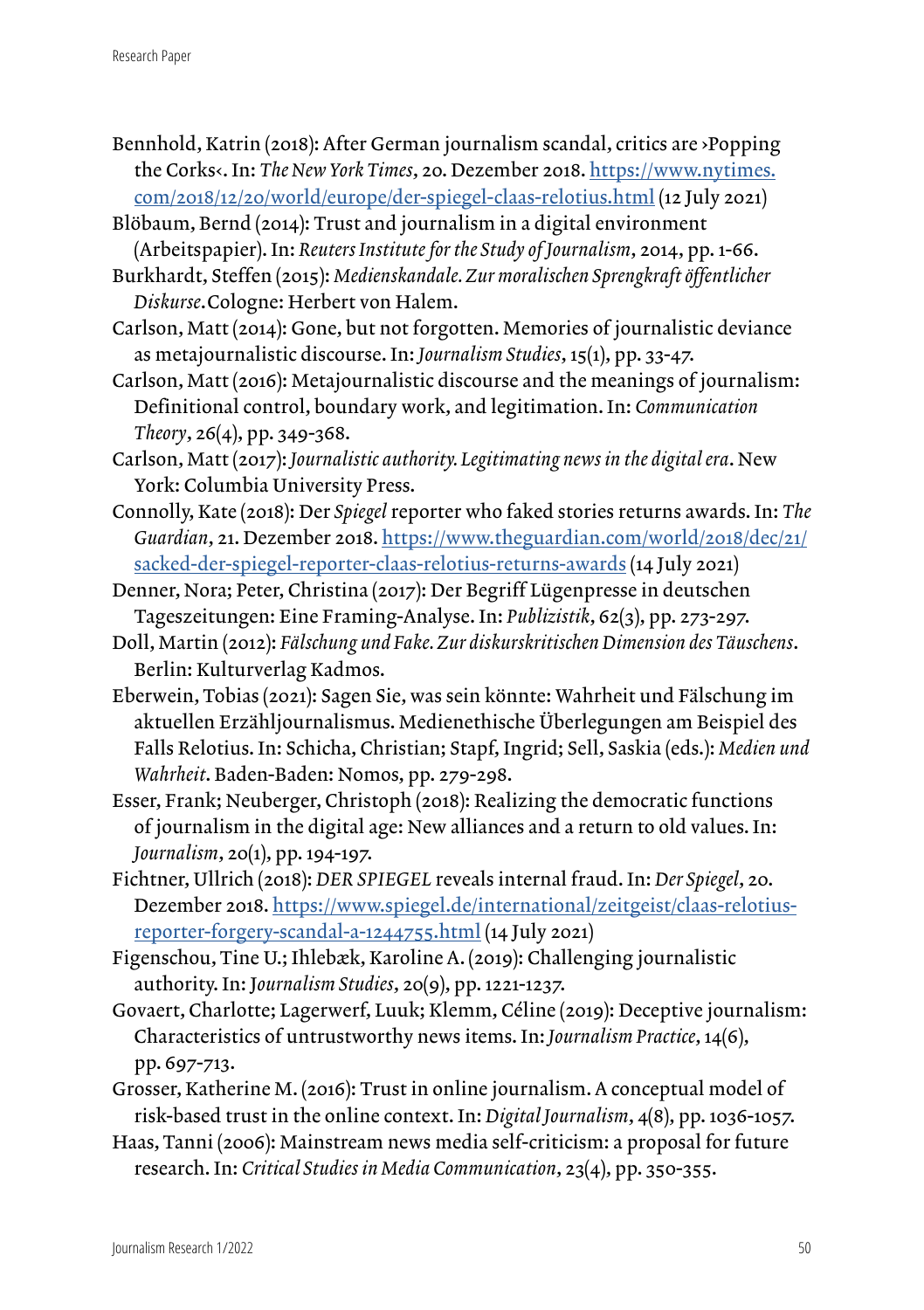- Hertreiter, Laura (2018): Fall Relotius beim »*Spiegel*«. Was sich gegen das Misstrauen tun lässt. In: *Süddeutsche Zeitung*, 21. December 2018. [https://](https://sz.de/1.4260952) [sz.de/1.4260952](https://sz.de/1.4260952) (14 July 2021)
- Hettinga, Kirstie; Appelman, Alyssa; Otmar, Christopher; Posada, Alesandria; Thompson, Anne (2018): Comparing and contrasting corrected errors at four newspapers. In: *Newspaper Research Journal*, 39(2), pp. 155-168.
- Hindman, Elizabeth B. (2005): Jayson Blair, The New York Times, and paradigm repair. In: *Journal of Communication*, 55(2), pp. 225-241.
- Katzenberger, Vera; von der Wense, I (4. Juni 2019): Der Fall Claas Relotius. Eine erste Bestandsaufnahme der Berichterstattung in Print- und Onlinemedien. Vortrag im Rahmen des Kolloquiums »FORSCHende FRAUEN« 2019, Bamberg, Deutschland.
- Kohring, Matthias (2004): *Vertrauen in Journalismus. Theorie und Empirie*. Konstanz: UVK.
- Koliska, Michael; Steiner, Linda (2019): Paradigm Repair. In: Vos, Tim P.; Hanusch, Folker (eds.): *The international encyclopedia of journalism studie*s. Hoboken: Wiley-Blackwell, pp. 1156-1162.
- Lilienthal, Volker (2019): Schädliche Neigungen. In: *Message. Internationale Zeitschrift für Journalismus*, 2019. [https://www.message-online.com/schaedliche](https://www.message-online.com/schaedliche-neigungen/)[neigungen/](https://www.message-online.com/schaedliche-neigungen/) (14 July 2021)
- Luhmann, Niklas (1979): *Trust and Power*. Hoboken: Wiley.
- Lünenborg, Margreth; Medeiros, Débora (2020): Journalism as an affective institution. Emotional labor and the discourse on fraud at *Der Spiegel*. In: Arbeitspapier des SFB 1171 »Affektive Gesellschaften«, (3), 2020. [https://](https://www.sfb-affective-societies.de/publikationen/working_paper_series/wp-2020-03_luenenborg_medeiros_2020/index.html) [www.sfb-affective-societies.de/publikationen/working\\_paper\\_series/wp-2020-](https://www.sfb-affective-societies.de/publikationen/working_paper_series/wp-2020-03_luenenborg_medeiros_2020/index.html) [03\\_luenenborg\\_medeiros\\_2020/index.html](https://www.sfb-affective-societies.de/publikationen/working_paper_series/wp-2020-03_luenenborg_medeiros_2020/index.html) (14 July 2021)
- Mayer, Roger C.; Davis, James H.; Schoorman, F. David (1995): An integrative model of organizational trust. In: *The Academy of Management Review*, 20(3), pp. 709-734.
- Menke, Manuel; Serong, Julia (2020): Der metajournalistische Diskurs um den Fall Claas Relotius: Ein kritisches Ereignis in Zeiten journalistischen Autoritätsverlusts. Vortrag auf der 65. Jahrestagung der DGPuK, Munich.
- Neverla, Irene (2019): Medienkritik und Medienjournalismus. Über Herausforderungen der (Selbst-)Reflexion in der mediatisierten Gesellschaft. In: *Commnuicatio Socialis*, 52, pp. 7-18.
- Newman, Nic; Fletcher, Richard; Kalogeropoulos, Antonis; Kleis Nielsen, Rasmus (2019): Reuters Institute Digital News Report 2019. In: *Reuters Institute for the Study of Journalism*, 2019. <https://www.digitalnewsreport.org/survey/2019/> (15 July 2021)
- Reinemann, Carsten; Huismann, Jana (2007): Beziehen sich Medien immer mehr auf Medien? Dimensionen, Belege, Erklärungen. *Publizistik*, 52(4), pp. 465-484.